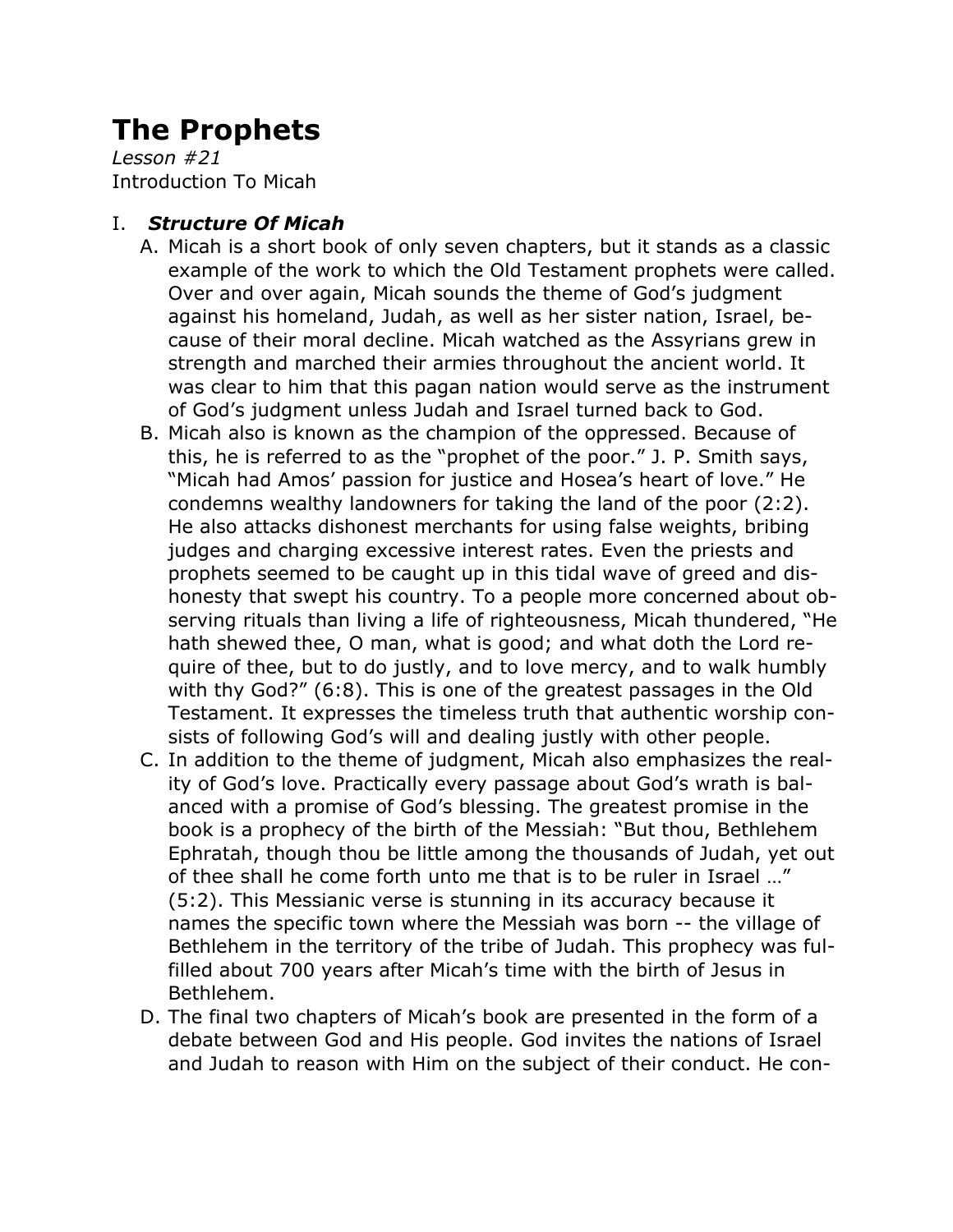vinces them that their sin is deep and grievous, but He assures them of His presence in spite of their unworthiness.

## II. *Authorship And Date*

- A. This book was written by the prophet Micah, a native of the village of Moresheth (1:1) in southern Judah near the Philistine city of Gath. The name Micah means, "Who is like Jehovah?" Since Micah championed the rights of the poor, he was probably a humble farmer or herdsman himself, although he shows a remarkable knowledge of Jerusalem and Samaria the capital cities of the nations of Judah and Israel. Micah must have been a very striking personality that possessed strong convictions and corresponding courage. As any great preacher, he fearlessly uncovered sin and pointed to Christ.
- B. Micah also tells us that he prophesied "in the days of Jotham, Ahaz and Hezekiah, kings of Judah" (1:1). Micah began prophesying before the destruction of Samaria (1:5) and continued into the reign of Hezekiah (Jeremiah 26:18-19). This would place his prophecy from about 735 B.C. to 700 B.C., which would make him a younger contemporary of Isaiah.

### III. *Historical Setting*

- A. The book of Micah belongs to that turbulent period during which the Assyrians launched their drive for supremacy throughout the ancient world. Micah probably saw his prophecy of judgment against Israel fulfilled, since the Assyrians defeated this nation in 722 B.C. The fall of Israel to the north must have stunned the citizens of Judah. Would they be the next to fall before the conquering armies of this pagan nation? Still, religious leaders retreated into a false confidence that no evil would befall them because the temple was situated in their capital city of Jerusalem (3:11). Micah warned there was no magical saving power in their temple or their rituals (3:12). They needed to turn back to God as their source of strength and power.
- B. Though for the most part a good king, Jotham did not remove the idolatrous high places from his kingdom. Ahaz, a wicked king (2 Kings 16:2-4), adopted a pro-Assyrian foreign policy, and during his reign the captivity of the northern tribes took place. Hezekiah, one of Judah's best kings, was anti-Assyrian and withstood the siege of Jerusalem which Sennacherib led in 701 B.C. (2 Kings 18:13-19:36). For peasants and villagers, these were days of harassment from enemy armies, of hardship because of exploitation by the wealthy (2:1-13) and of oppression by the rules (3:1-4) and false prophets (3:5-8). Micah, as Amos, cried for social justice.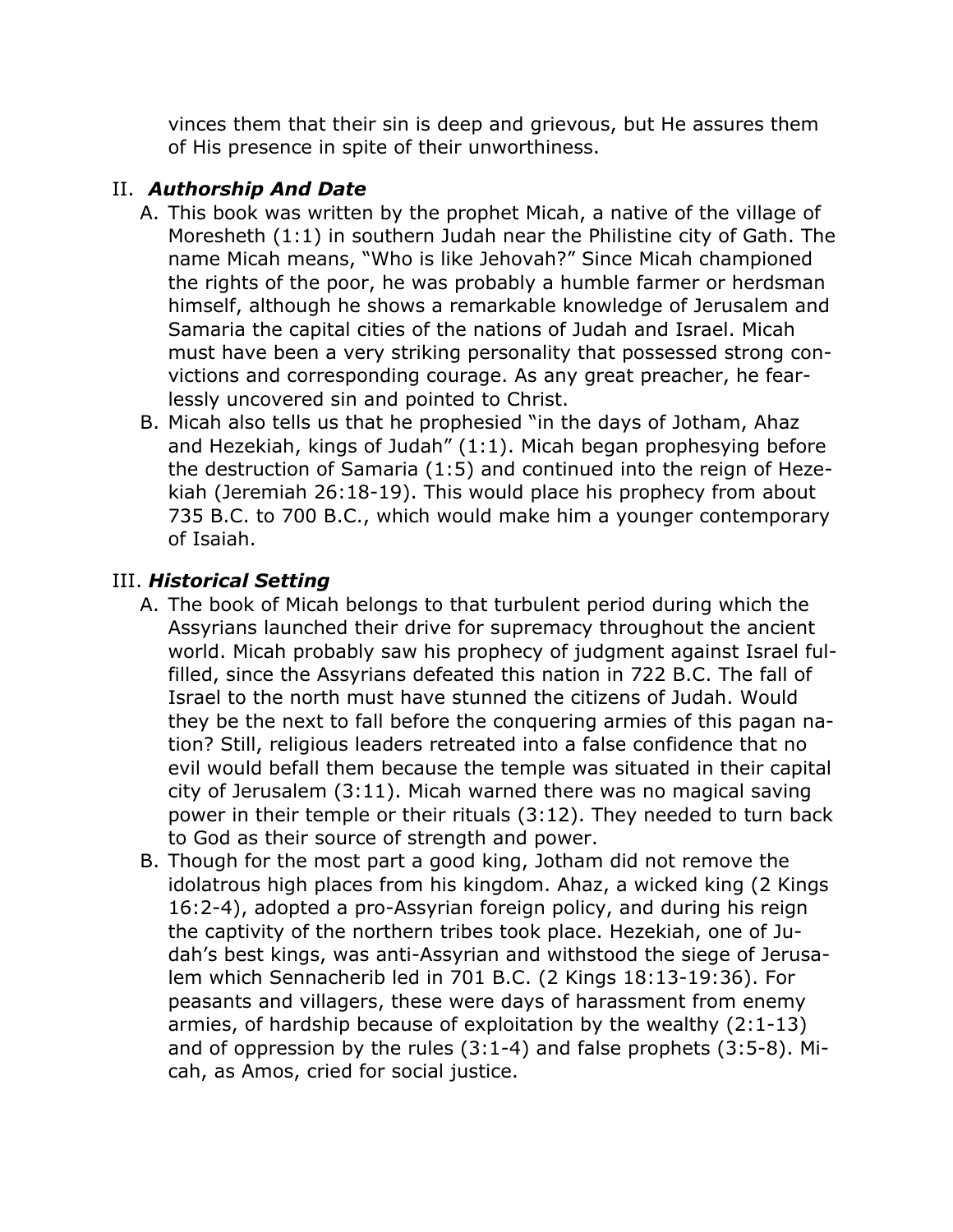#### IV. *Scriptural Contribution*

- A. The mixture of judgment and promise in the book of Micah is a striking characteristic of the Old Testament prophets. These contrasting passages give real insight into the character of God. In His wrath He remembers mercy; He cannot maintain His anger forever. Judgment with love is the ironic, but essential, work of the Lord. In the darkest days of impending judgment on Israel and Judah, there always was the possibility that a remnant would be spared. God was determined to maintain His holiness, and so He acted in judgment on those who had broken His covenant. However, He was just as determined to fulfill the promise He had made to Abraham centuries earlier. This compelled Him to point to the fulfillment of the covenant in the kingdom to come.
- B. Perhaps the greatest contribution of the book of Micah is its clear prediction of a coming Savior. The future Messiah is referred to indirectly in some of the prophetic books of the Old Testament, but He is mentioned directly in the book of Micah. Micah sees the mountain of God's house as above all other powers and kingdoms. This would only be accomplished through a ruler born in Bethlehem who would be coeternal with God.
- C. This prophecy of the Messiah's birth is remarkable when we think of the circumstances that were necessary to bring it to fulfillment. Although they were residents of Nazareth, Mary and Joseph happened to be in Bethlehem at the right time when the Messiah was born about 700 years after Micah's prediction. This is a valuable lesson on the providence of God. He always manages to work His will through a unique combination of forces and events.

#### V. *Special Considerations*

- A. Micah begins his words of judgment with calls for the people to come to court. God is portrayed as the prosecuting attorney, the witness for the prosecution and the sentencing judge. God is a witness against His people (1:2); He demands justice (3:1); He even calls upon the elements of creation to be His witnesses, since He has a legal dispute against His people (6:1-2). This type of language is also found in Isaiah 1:2. It is likely that Isaiah and Micah drew this terminology from Deuteronomy 31:28. The clear implication is that God has the right to hold His people accountable for their behavior.
- B. God insists that His people keep their part of the covenant agreement. Yet even while making His demands, He holds out the possibility of grace and forgiveness. This leads the Israelites to declare, "He will turn again, he will have compassion upon us; he will subdue our iniquities; and thou wilt cast all their sins into the depths of the sea. Thou